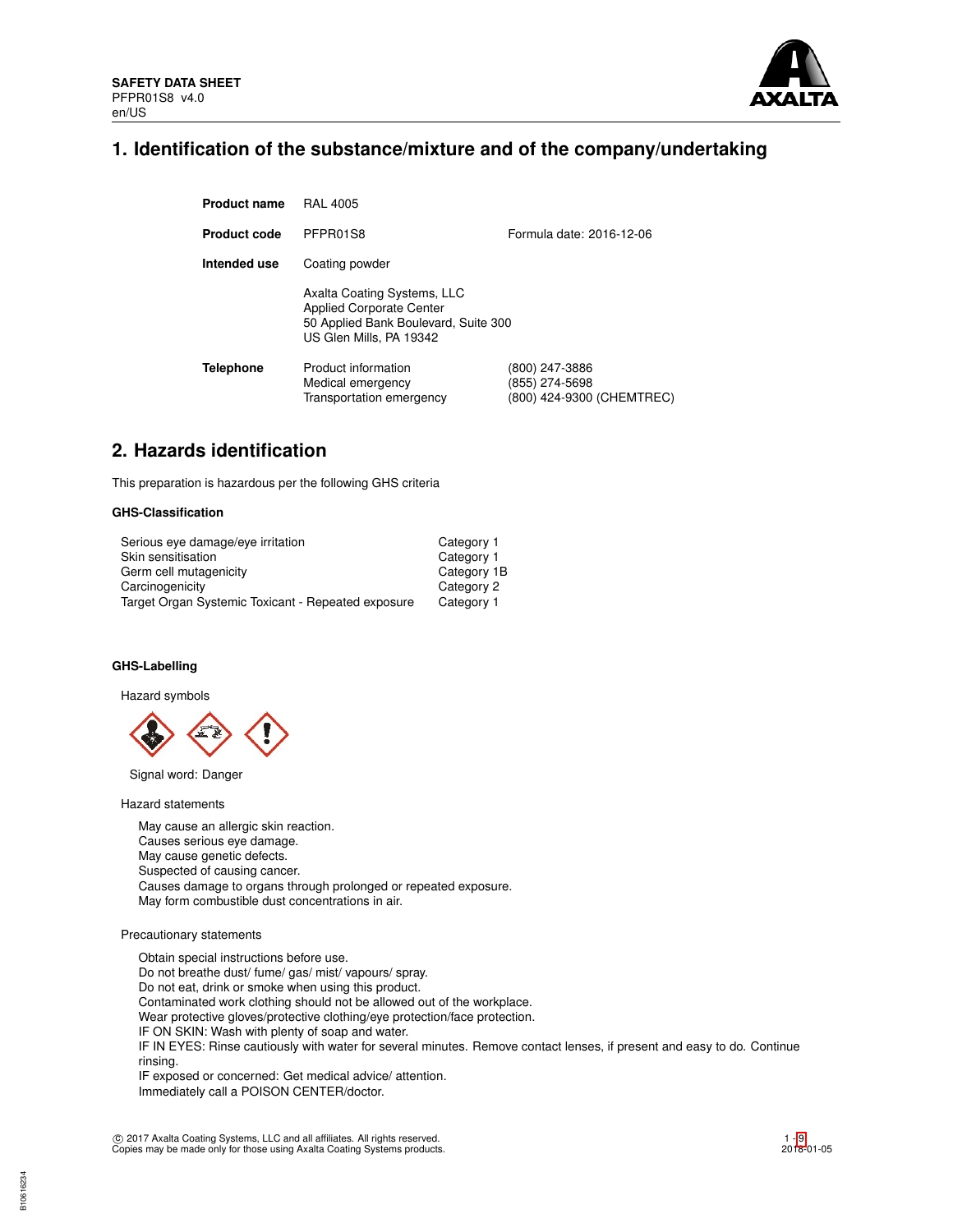

Specific treatment (see supplemental first aid instructions on this label). If skin irritation or rash occurs: Get medical advice/ attention. Wash contaminated clothing before reuse. Store locked up. Dispose of contents/container in accordance with local regulations.

#### **Other hazards which do not result in classification**

Intentional misuse by deliberately concentrating and inhaling the contents may be harmful or fatal. May form explosible dust-air mixture if dispersed.

**The following percentage of the mixture consists of ingredient(s) with unknown acute toxicity:** 0 %

## **3. Composition/information on ingredients**

Mixture of synthetic resins and pigments

#### **Components**

| CAS-No.    | Chemical name                   | Concentration |
|------------|---------------------------------|---------------|
| 13463-67-7 | Titanium dioxide                | 12.6%         |
| 2451-62-9  | 1,3,5- triglycidyl isocyanurate | $4 - 15%$     |

Any concentration shown as a range is due to batch variation. Non-regulated ingredients 80 - 90% OSHA Hazardous: Yes

## **4. First aid measures**

#### **Eye contact**

Remove contact lenses. Irrigate copiously with clean, fresh water for at least 15 minutes, holding the eyelids apart. Seek medical advice.

#### **Skin contact**

Do NOT use solvents or thinners. Take off contaminated clothing and shoes immediately. Wash skin thoroughly with soap and water or use recognized skin cleanser. If skin irritation persists, call a physician.

#### **Inhalation**

Avoid breathing dust. Inhalation of dust may cause shortness of breath, tightness of the chest, a sore throat and cough. Move to fresh air. If breathing is irregular or stopped, administer artificial respiration. If symptoms persist, call a physician.

#### **Ingestion**

If swallowed, seek medical advice immediately and show this safety data sheet (SDS) or product label.

#### **Most Important Symptoms/effects, acute and delayed**

#### **Inhalation**

Dust generated from this product may be irritating to the respiratory tract.

### **Ingestion**

May result in gastrointestinal distress.

#### **Skin or eye contact**

Dust generated from this product may cause irritation of the eyes. Repeated or prolonged contact may cause skin irritation with discomfort and dermatitis.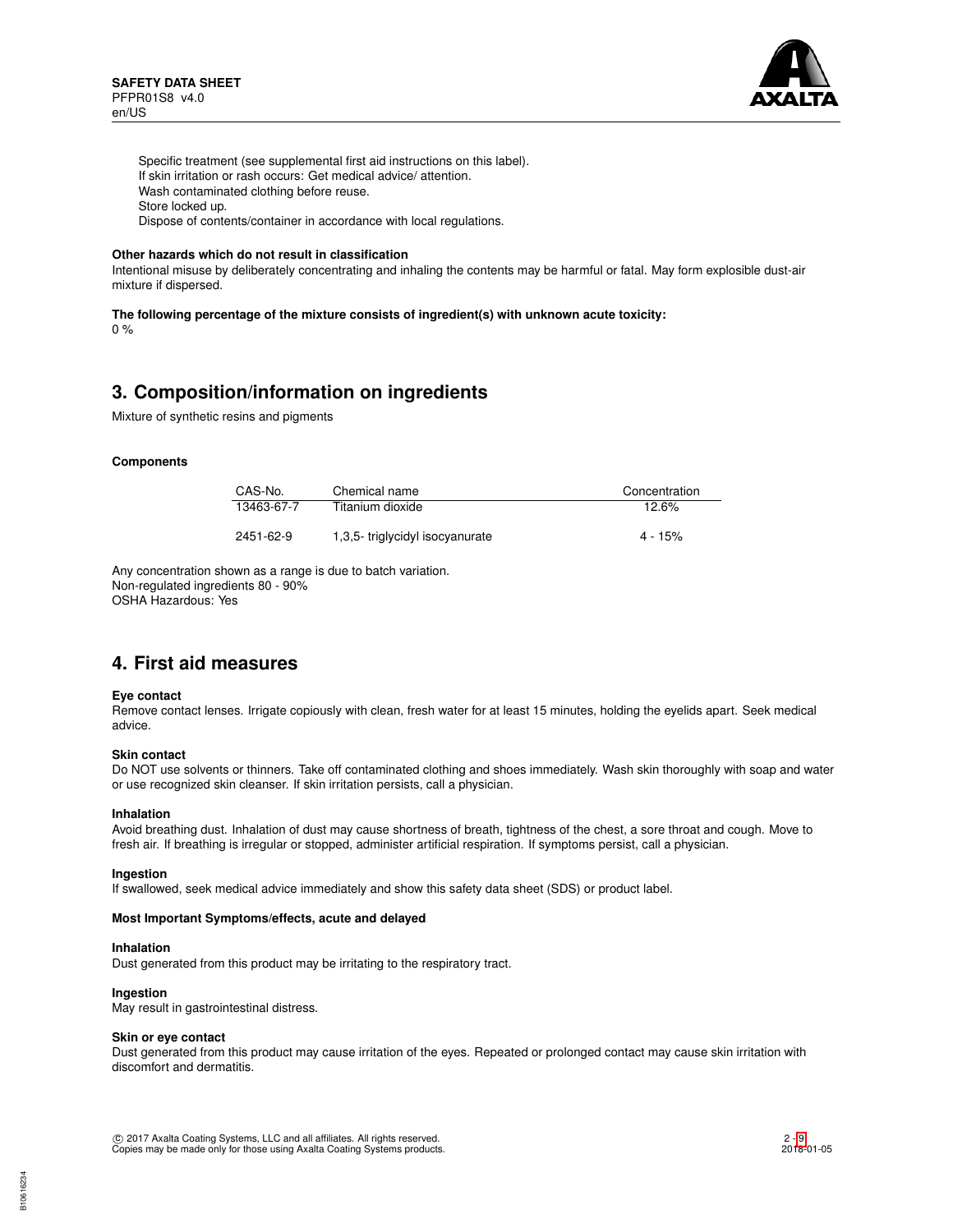

### **Indication of Immediate medical attention and special treatment needed if necessary**

No data available on the product. See section 3 and 11 for hazardous ingredients found in the product.

## **5. Firefighting measures**

#### **Suitable extinguishing media**

Water sprayDry chemical

#### **Extinguishing media which shall not be used for safety reasons**

High volume water jet

## **Hazardous combustion products**

CO, CO2, smoke, and oxides of any heavy metals that are reported in "Composition, Information on Ingredients" section.

#### **Fire and Explosion Hazards**

The product is not flammable. The product itself does not burn.

## **Special Protective Equipment and Fire Fighting Procedures**

Full protective flameproof clothing should be worn as appropriate. Wear self-contained breathing apparatus for firefighting if necessary. In the event of fire, cool tanks with water spray. Do not allow run-off from fire fighting to enter public sewer systems or public waterways.

## **6. Accidental release measures**

### **Procedures for cleaning up spills or leaks**

Sweep up material and dispose of properly. Avoid breathing any dust that might be generated. Spills of fine material should be cleaned using gentle sweeping or vacuuming. Cleaning methods (e.g. compressed air) which can generate potentially combustible dust clouds should not be used.

#### **Environmental precautions**

Do not let product enter drains. Notify the respective authorities in accordance with local law in the case of contamination of rivers, lakes or waste water systems.

## **7. Handling and storage**

#### **Precautions for safe handling**

Observe label precautions. Close container after each use. Do not transfer contents to unlabeled containers. Wash thoroughly after handling and before eating or smoking. Precautions should be taken to prevent the formation of dusts in concentrations above flammable, explosive or occupational exposure limits. Keep away from open flames, hot surfaces and sources of ignition. Electrical equipment and lighting should be protected to appropriate standards to prevent dust coming into contact with hot surfaces, sparks or other ignition sources. If material is a coating: do not sand, flame cut, braze or weld dry coating without a NIOSH approved air purifying respirator with particulate filters or appropriate ventilation, and gloves. Combustible dust clouds may be created where operations produce fine material (dust). Avoid formation of significant deposits of material as they may become airborne and form combustible dust clouds. Build up of fine material should be cleaned using gentle sweeping or vacuuming in accordance with best practices. Cleaning methods (e.g. compressed air) which can generate potentially combustible dust clouds should not be used.

#### **Advice on protection against fire and explosion**

Always keep in containers of same material as the original one. Airborne dusts are potentially explosive. Avoid formation of significant deposits of material as they may become airborne and form combustible dust clouds. Handling and processing operations should be conducted in accordance with best practices (e.g.NFPA-654). Never use pressure to empty container: container is not a pressure vessel. The accumulation of contaminated rags may result in spontaneous combustion. Good housekeeping standards and regular safe removal of waste materials will minimize the risks of spontaneous combustion and other fire hazards.

**Storage**

B10616234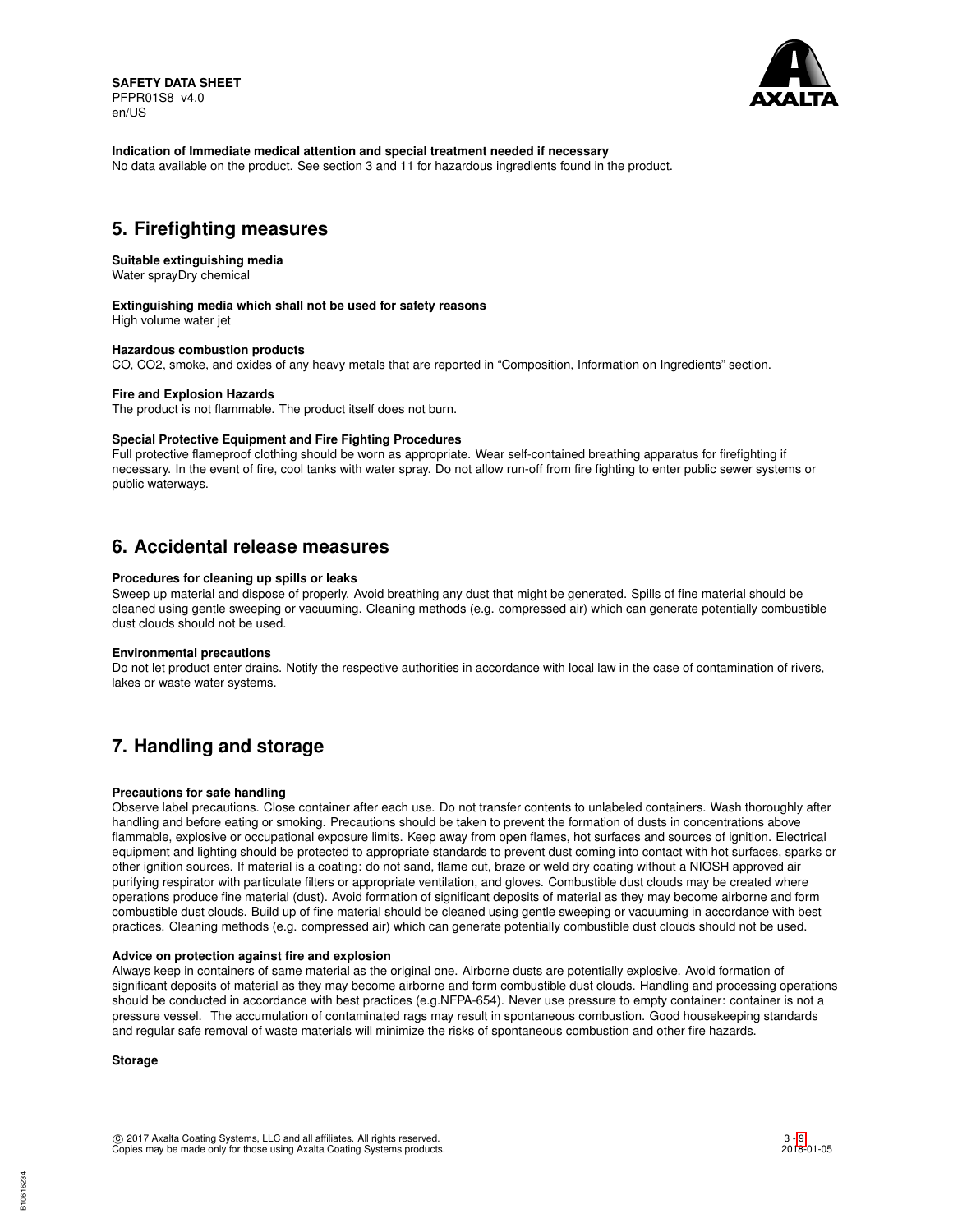

#### **Requirements for storage areas and containers**

Observe label precautions. Store in a dry, well ventilated place away from sources of heat, ignition and direct sunlight. No smoking. Prevent unauthorized access. Containers which are opened must be carefully resealed and kept upright to prevent leakage.

#### **Advice on common storage**

Store separately from oxidizing agents and strongly alkaline and strongly acidic materials.

## **8. Exposure controls/personal protection**

#### **Engineering controls and work practices**

Do not breathe dust.Provide adequate ventilation.This should be achieved by a good general extraction and -if practically feasible- by the use of a local exhaust ventilation.If these are not sufficient to maintain exposure to dusts below the OEL, suitable respiratory protection must be worn.

## **National occupational exposure limits**

| CAS-No.    | Chemical name                  | Source Time   | Type       | Value                 | Note              |
|------------|--------------------------------|---------------|------------|-----------------------|-------------------|
| 13463-67-7 | Titanium dioxide               | OSHA 8 hr     | <b>TWA</b> | $15 \,\mathrm{mq/m}$  | <b>Total Dust</b> |
|            |                                | Dupont 8 & 12 | <b>TWA</b> | $10 \,\mathrm{mq/m}$  | <b>Total Dust</b> |
|            |                                | hour          |            |                       |                   |
|            |                                | Dupont 8 & 12 | TWA        | $5 \,\mathrm{mq/m}$ 3 | Respirable        |
|            |                                | hour          |            |                       | Dust              |
| 2451-62-9  | 1.3.5-triglycidyl isocyanurate | ACGIH 8 hr    | <b>TWA</b> | $50 \text{ uq/m}$ 3   |                   |
|            |                                | Dupont 8 & 12 | <b>TWA</b> | $50 \mu q/m3$         |                   |
|            |                                | hour          |            |                       |                   |

#### **Glossary**

| CEIL |  | Ceiling exposure limit |  |
|------|--|------------------------|--|
|------|--|------------------------|--|

- STEL Short term exposure limit<br>TL Threshold limits
- TL Threshold limits<br>TLV Threshold Limit
- Threshold Limit Value

TWA Time weighted average

TWAE Time-Weighted Average

#### **Protective equipment**

Personal protective equipment should be worn to prevent contact with eyes, skin or clothing.

#### **Respiratory protection**

Should any dust be generated, it should not be breathed. If a respirator is needed to meet applicable exposure limits, wear a properly fitted air-purifying respirator approved by NIOSH. Follow respirator manufacturer s directions for respirator use. Do not breathe dust. If respirator is required to meet applicable exposure limits, use a NIOSH approved TC-84A respirator in accordance with regulatory requirements (in the US follow OSHA standard 29CFR1910.134) and the respirator manufacturer's directions.

## **Eye protection**

Desirable in all industrial situations.

### **Skin and body protection**

Gloves are recommended

#### **Hygiene measures**

Wash skin thoroughly with soap and water or use recognized skin cleanser. Do NOT use solvents or thinners.

#### **Environmental exposure controls**

Do not let product enter drains. For ecological information, refer to Ecological Information Section 12.

## **9. Physical and chemical properties**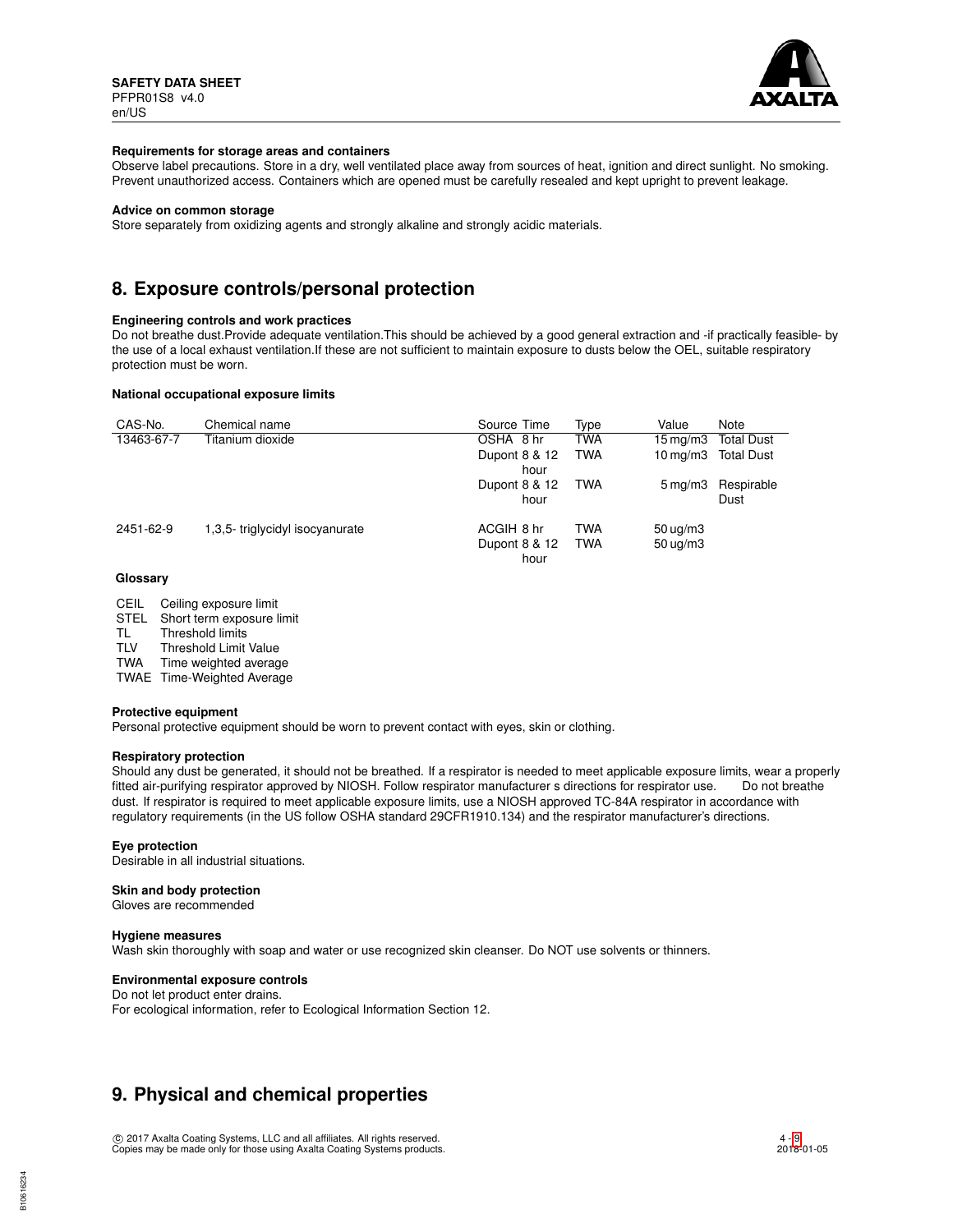

#### **Appearance**

**Form:** solid **Colour:** pink

| Flash point                                  | Not applicable.   |                  |
|----------------------------------------------|-------------------|------------------|
| Lower Explosive Limit                        | Not applicable.   |                  |
| <b>Upper Explosive Limit</b>                 | Not applicable.   |                  |
| Evaporation rate                             | Not applicable    |                  |
| Vapor pressure of principal solvent          | $0.0$ hPa         |                  |
| Water solubility                             | nil               |                  |
| Vapor density of principal solvent (Air = 1) | Not applicable.   |                  |
| Approx. Boiling Range                        | Not applicable.   |                  |
| Approx. Freezing Range                       | Not applicable.   |                  |
| Gallon Weight (lbs/gal)                      | 13.14             |                  |
| <b>Specific Gravity</b>                      | 1.57              |                  |
| Percent Volatile By Volume                   | 0.02%             |                  |
| Percent Volatile By Weight                   | 0.01%             |                  |
| Percent Solids By Volume                     | 99.98%            |                  |
| Percent Solids By Weight                     | 99.99%            |                  |
| pH (waterborne systems only)                 | Not applicable    |                  |
| Partition coefficient: n-octanol/water       | No data available |                  |
| Ignition temperature                         | Not applicable.   | <b>DIN 51794</b> |
| Decomposition temperature                    | Not applicable.   |                  |
| Viscosity (23 $\mathrm{^{\circ}C}$ )         | Not applicable.   | ISO 2431-1993    |
| VOC* less exempt (lbs/gal)                   | 0.0               |                  |
| VOC* as packaged (lbs/gal)                   | 0.0               |                  |

Does not sustain combustion.

\* VOC less exempt (theoretical) and VOC as packaged (theoretical) are based upon the VOC of the packaged material at the point of manufacture.

# **10. Stability and reactivity**

### **Stability**

Stable

## **Conditions to avoid**

Stable under recommended storage and handling conditions (see section 7).

## **Materials to avoid**

None reasonably foreseeable.

#### **Hazardous decomposition products**

When exposed to high temperatures may produce hazardous decomposition products such as carbon monoxide and dioxide, smoke, oxides of nitrogen.

## **Hazardous Polymerization**

Will not occur.

## **Sensitivity to Static Discharge**

No data available

## **Sensitivity to Mechanical Impact**

None known.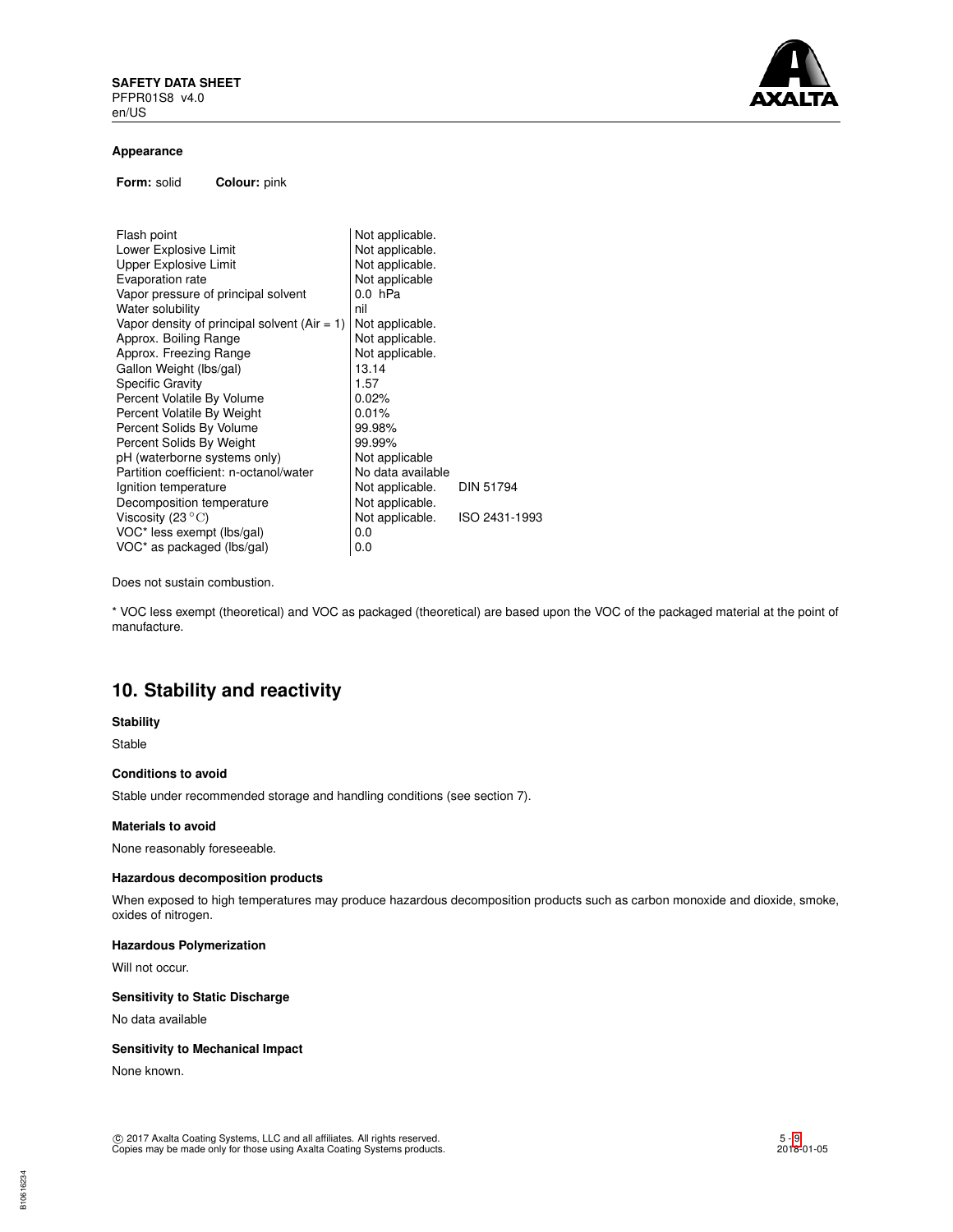

# **11. Toxicological information**

### **Information on likely routes of exposure**

#### **Inhalation**

Dust generated from this product may be irritating to the respiratory tract.

### **Ingestion**

May result in gastrointestinal distress.

## **Skin or eye contact**

Dust generated from this product may cause irritation of the eyes. Repeated or prolonged contact may cause skin irritation with discomfort and dermatitis.

#### **Delayed and immediate effects and also chronic effects from short and long term exposure:**

### **Acute oral toxicity**

Not classified according to GHS criteria

#### **Acute dermal toxicity** not hazardous

**Acute inhalation toxicity** not hazardous

% of unknown composition: 0 %

#### **Skin corrosion/irritation**

Not classified according to GHS criteria

## **Serious eye damage/eye irritation**

1,3,5- triglycidyl isocyanurate Category 1

#### **Respiratory sensitisation**

Not classified according to GHS criteria

**Skin sensitisation**

1,3,5- triglycidyl isocyanurate Category 1

**Germ cell mutagenicity**

1,3,5- triglycidyl isocyanurate Category 1B

**Carcinogenicity**

Titanium dioxide Category 2

**Toxicity for reproduction** Not classified according to GHS criteria

**Target Organ Systemic Toxicant - Single exposure** Not classified according to GHS criteria

**Target Organ Systemic Toxicant - Repeated exposure**

• **Inhalation**

**Respiratory system** Titanium dioxide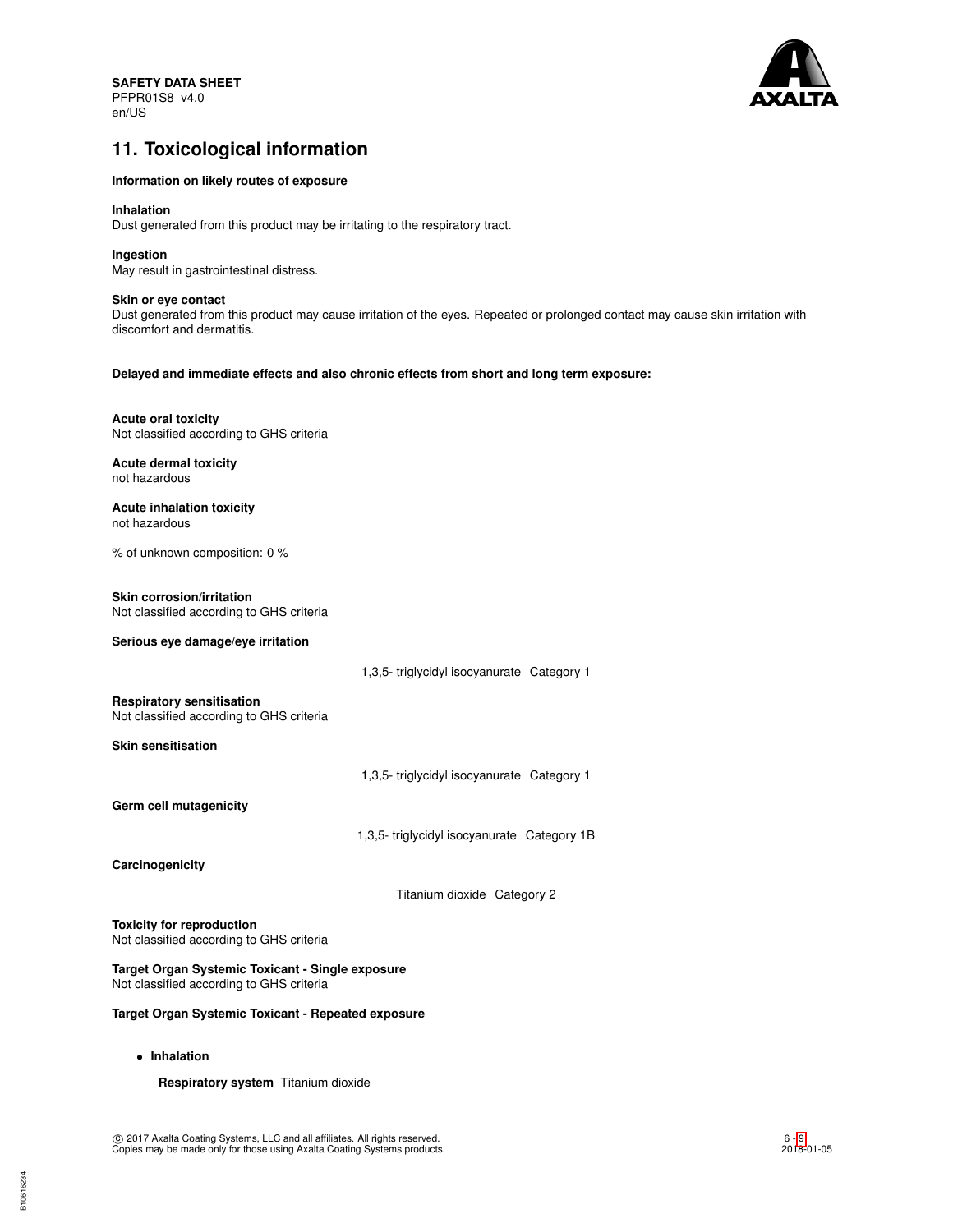

## **Aspiration toxicity**

Not classified according to GHS criteria

## **Numerical measures of toxicity (acute toxicity estimation (ATE),etc. )**

No information available.

## **Symptoms related to the physical, chemical and toxicological characteristics**

Based on the properties of the epoxy constituent(s) and considering toxicological data on similar preparations, this preparation may be a skin sensitiser and an irritant. Low molecular epoxy constituents are irritating to eyes, mucous membranes and skin. Repeated skin contact may lead to irritation and to sensitization, possibly with cross-sensitization to other epoxies. Avoid skin and eye contact. Avoid inhalation of vapour or mist.

## **Whether the hazardous chemical is listed by NTP, IARC or OSHA**

Titanium dioxide IARC 2B

# **12. Ecological information**

There are no data available on the product itself. The product should not be allowed to enter drains or watercourses. The product contains an organic linked halogen. It may contribute to the AOX-value.

# **13. Disposal considerations**

## **Waste Disposal Method**

Do not allow material to contaminate ground water systems. Incinerate or otherwise dispose of waste material in accordance with Federal, State, Provincial, and local requirements. Do not incinerate in closed containers.

# **14. Transport information**

Not classified as dangerous in the meaning of transport regulations.

The transport information is for bulk shipments. Exceptions may apply for smaller containers.

## **Matters needing attention for transportation**

Confirm that there is no breakage, corrosion, or leakage from the container before shipping. Be sure to prevent damage to cargo by loading so as to avoid falling, dropping, or collapse. Ship in appropriate containers with denotation of the content in accordance with the relevant statutes and rules.

# **15. Regulatory information**

## **TSCA Status**

In compliance with TSCA Inventory requirements for commercial purposes.

## **DSL Status**

All components of the mixture are listed on the DSL.

#### **Photochemical Reactivity**

Non-photochemically reactive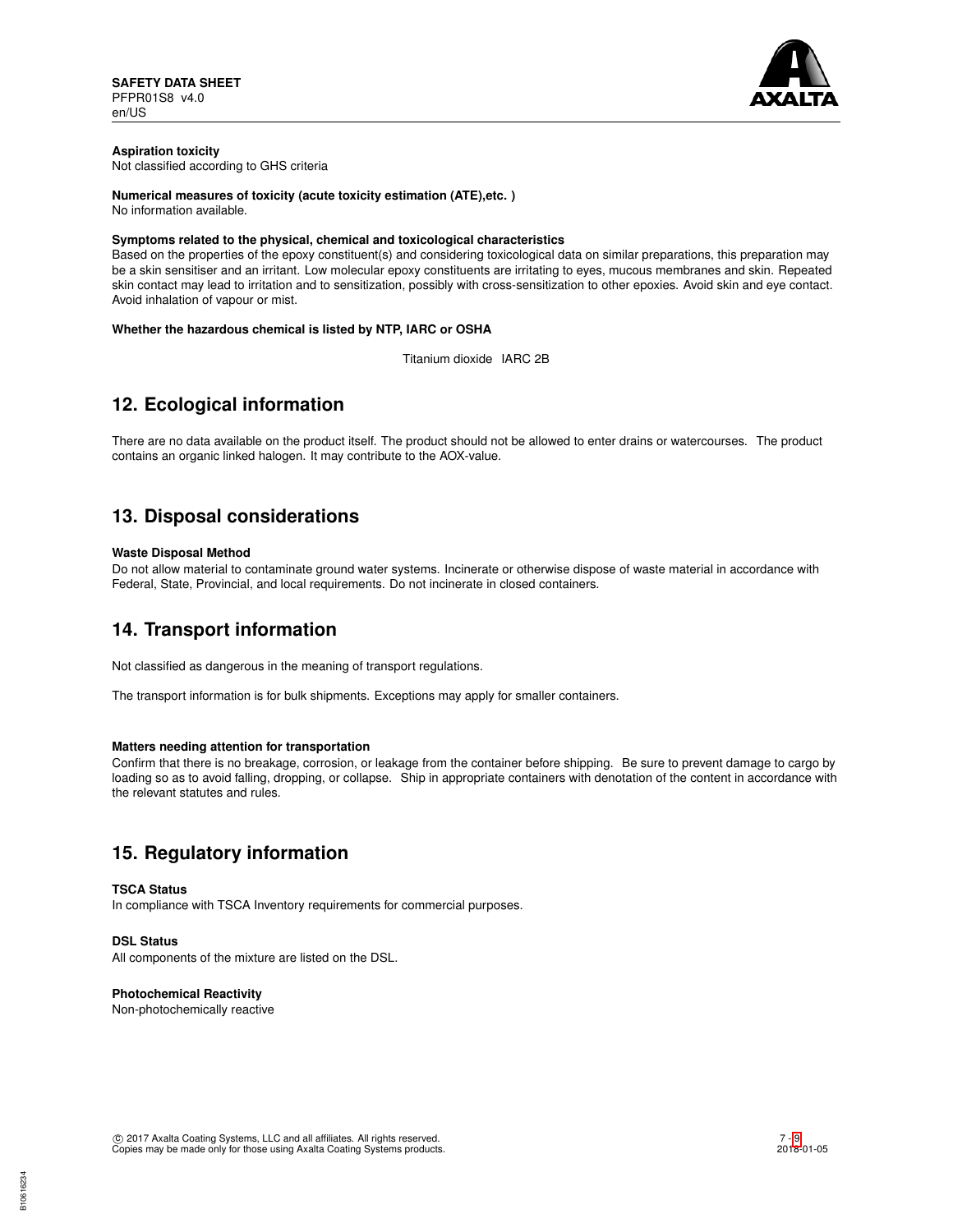

| CAS # Ingredient | 302 TPQ RQ 311/312 313 RQ(lbs) HAP |  |
|------------------|------------------------------------|--|

#### **Regulatory information**

| CAS # Ingredient                                             |  | 302 TPQ RQ 311/312 313 | RQ(lbs) HAP |  |
|--------------------------------------------------------------|--|------------------------|-------------|--|
| 13463-67-7 Titanium dioxide                                  |  | N NR NR A.C.F.N.P.R N  | NR N        |  |
| 2451-62-9 1,3,5- triglycidyl isocyanu- N NR NR A,C,F,N,P,R N |  |                        | NR N        |  |
| rate                                                         |  |                        |             |  |

#### **Key:**

| <b>EPCRA</b>                                            | Emergency Planning and Community Right-to-know Act (aka Title III, SARA)                                                                                                                                                                       |                  |  |
|---------------------------------------------------------|------------------------------------------------------------------------------------------------------------------------------------------------------------------------------------------------------------------------------------------------|------------------|--|
| 302                                                     | Extremely hazardous substances                                                                                                                                                                                                                 |                  |  |
| $311/312$ Categories $F =$ Fire Hazard                  | $R =$ Reactivity Hazard $C =$ Chronic Hazard<br>$P =$ Pressure Related Hazard                                                                                                                                                                  | A = Acute Hazard |  |
| 313 Information                                         | Section 313 Supplier Notification - The chemicals listed above with<br>a 'Y' in the 313 column are subject to reporting requirements of<br>Section 313 of the Emergency Planning and Community<br>Right-to-Know act of 1986 and of 40 CFR 372. |                  |  |
| <b>CERCLA</b><br>HAP<br><b>TPQ</b><br>RQ.<br>NA.<br>NR. | Comprehensive Emergency Response, Compensation and Liability Act of 1980.<br>Listed as a Clean Air Act Hazardous Air Pollutant.<br>Threshold Planning Quantity.<br><b>Reportable Quantity</b><br>not available<br>not regulated                |                  |  |

## **16. Other information**

HMIS rating H: 1 F: 0 R: 1

Glossary of Terms:

- ACGIH | American Conference of Governmental Industrial Hygienists.<br>
IARC | International Agency for Research on Cancer.
- IARC | International Agency for Research on Cancer.<br>NTP | National Toxicology Program.
- 
- NTP National Toxicology Program.<br>OEL Occupational Exposure Limit Occupational Exposure Limit
- OSHA | Occupational Safety and Health Administration.<br>STEL | Short term exposure limit
- Short term exposure limit
- TWA | Time-weighted average.
- PNOR | Particles not otherwise regulated.
- PNOC | Particles not otherwise classified.

NOTE: The list (above) of glossary terms may be modified.

Notice from Axalta Coating Systems :

The document reflects information provided to Axalta Coating Systems by its suppliers. Information is accurate to the best of our knowledge and is subject to change as new data is received by Axalta Coating Systems. Persons receiving this information should make their own determination as to its suitability for their purposes prior to use.

The information on this Safety Data Sheet relates only to the specific material designated herein and does not relate to use in combination with any other material or in any process.

SDS prepared by: Axalta Coating Systems Regulatory Affairs